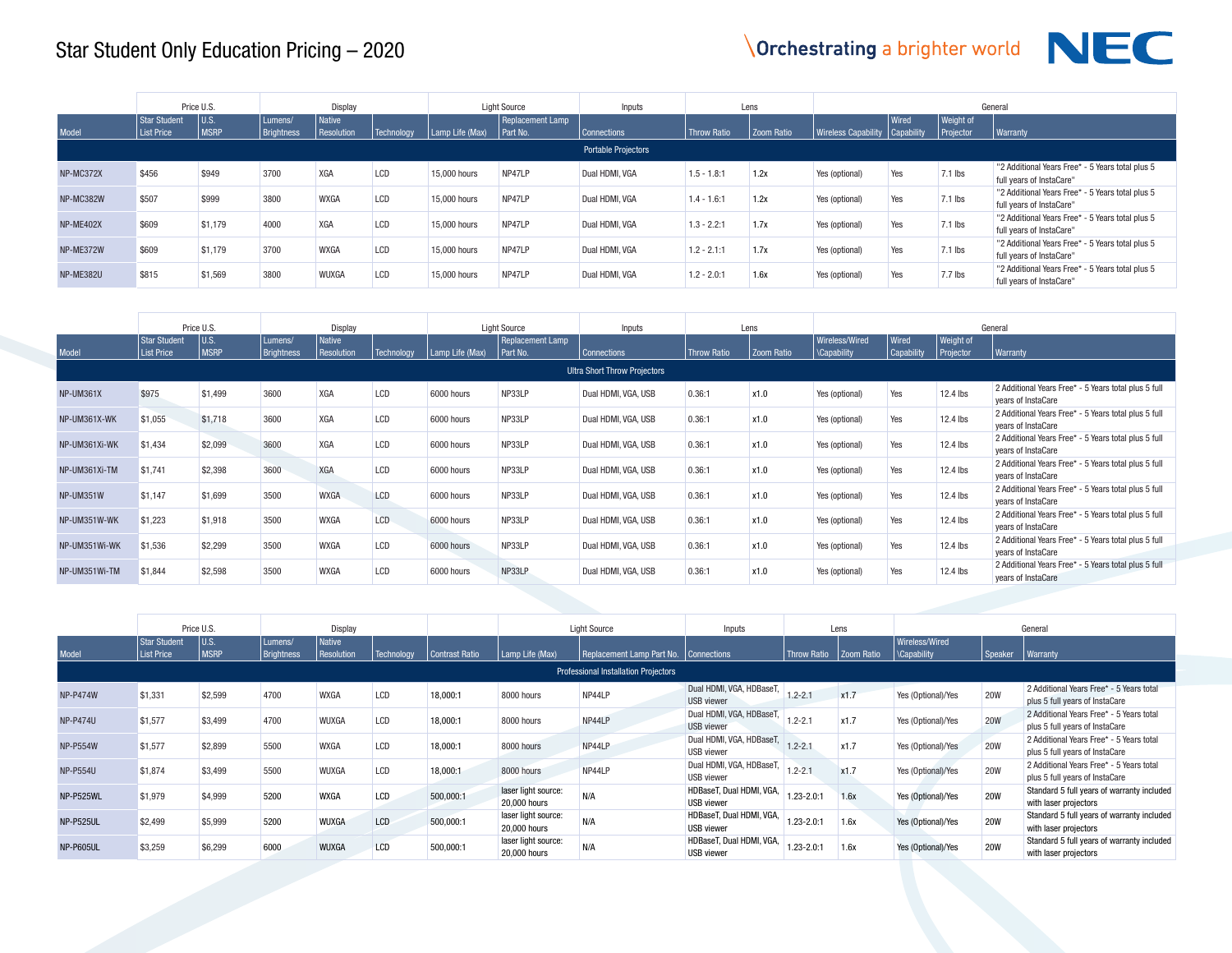

|            | Price U.S.                 |                       |                       | Display                     |            |                | <b>Light Source</b>     |                                             | Inputs              |                    | Lens                           |                                 |            | General                                                             |
|------------|----------------------------|-----------------------|-----------------------|-----------------------------|------------|----------------|-------------------------|---------------------------------------------|---------------------|--------------------|--------------------------------|---------------------------------|------------|---------------------------------------------------------------------|
| Model      | Star Student<br>List Price | l U.S.<br><b>MSRP</b> | Lumens/<br>Brightness | <b>Native</b><br>Resolution | Technology | Contrast Ratio | $\vert$ Lamp Life (Max) | Replacement<br>Lamp Part No.                | <b>Connections</b>  | <b>Throw Ratio</b> | <b>Throw Distance</b><br>Range | Wireless/Wired<br>  \Capability | Speaker    | <b>Warranty</b>                                                     |
|            |                            |                       |                       |                             |            |                |                         | <b>Professional Installation Projectors</b> |                     |                    |                                |                                 |            |                                                                     |
| NP-PE455WL | \$1,803                    | \$2,999               | 4500                  | WXGA (4K<br>ready)          | LCD        | 450,000:1      | 20,000 hours            | N/A                                         | dual HDMI, VGA, USB | $1.2 - 2.1:1$      | $2.6 - 44.3$ ft                | ves optional                    | <b>16w</b> | Standard 5 full years of warranty included<br>with laser projectors |
| NP-PE455UL | \$2,356                    | \$3,499               | 4500                  | WUXGA (4K<br>ready)         | LCD        | 450.000:1      | 20,000 hours            | N/A                                         | dual HDMI, VGA, USB | $1.2 - 2.0:1$      | $2.6 - 44.3$ ft                | yes optional                    | <b>16w</b> | Standard 5 full years of warranty included<br>with laser projectors |

|                 | Price U.S.                               |                       |                              | Display                     |            |                | <b>Light Source</b> |                                             | Inputs                                         |                    | Lens                                         |                                      | General               |                                                                            |
|-----------------|------------------------------------------|-----------------------|------------------------------|-----------------------------|------------|----------------|---------------------|---------------------------------------------|------------------------------------------------|--------------------|----------------------------------------------|--------------------------------------|-----------------------|----------------------------------------------------------------------------|
| Model           | <b>Star Student</b><br><b>List Price</b> | l u.s.<br><b>MSRP</b> | Lumens/<br><b>Brightness</b> | <b>Native</b><br>Resolution | Technology | Contrast Ratio | Lamp Life (Max)     | Replacement<br>Lamp Part No.                | <b>Connections</b>                             | <b>Throw Ratio</b> | l Lens                                       | Wireless/Wired<br><b>\Capability</b> | Speaker               | <b>Warranty</b>                                                            |
|                 |                                          |                       |                              |                             |            |                |                     | <b>Professional Installation Projectors</b> |                                                |                    |                                              |                                      |                       |                                                                            |
| NP-PA653U       | \$3,922                                  | \$5,999               | 6500                         | <b>WUXGA</b>                | LCD        | 8,000:1        | 5000 hours          | NP42LP                                      | Dual HDMI, VGA, HDBaseT,<br>DisplayPort        | 2.5-68.5ft         | Optional lenses (does<br>not ship with lens) | Yes (Optional)/Yes                   | Variable audio<br>out | 2 Additional Years Free* - 5 Years<br>total plus 5 full years of InstaCare |
| NP-PA653U-41ZL  | \$4.130                                  | \$7,299               | 6500                         | WUXGA                       | LCD        | 8.000:1        | 5000 hours          | NP42LP                                      | Dual HDMI, VGA, HDBaseT,<br><b>DisplayPort</b> | 2.5-68.5ft         | Ships with standard<br>NP41ZL lens           | Yes (Optional)/Yes                   | Variable audio<br>out | 2 Additional Years Free* - 5 Years<br>total plus 5 full years of InstaCare |
| NP-PA703UL      | \$5,360                                  | \$8,559               | 7000                         | WUXGA (4K<br>ready)         | LCD        | 2,500,000:1    | 20,000 hours        | N/A                                         | dual HDMI, VGA, DisplayPort,<br>HDBaseT        | varies             | Optional lenses (does<br>not ship with lens) | no                                   | Variable audio<br>out | Standard 5 full years of warranty<br>included with laser projectors        |
| NP-PA703UL-41ZL | \$5,567                                  | \$8,889               | 7000                         | WUXGA (4K<br>ready)         | LCD        | 2,500,000:1    | 20,000 hours        | N/A                                         | dual HDMI, VGA, DisplayPort<br>HDBaseT         | $1.3 - 3.02:1$     | Ships with standard<br>NP41ZL lens           | no                                   | Variable audio<br>out | Standard 5 full years of warranty<br>included with laser projectors        |
| NP-PA803U       | \$4,499                                  | \$7,499               | 8000                         | <b>WUXGA</b>                | LCD        | 10.000:1       | 5000 hours          | NP42LP                                      | Dual HDMI, VGA, HDBaseT,<br>DisplayPort        | 2.5-68.5ft         | Optional lenses (does<br>not ship with lens) | Yes (Optional)/Yes                   | Variable audio<br>out | 2 Additional Years Free* - 5 Years<br>total plus 5 full years of InstaCare |
| NP-PA803U-41ZL  | \$4.714                                  | \$8,349               | 8000                         | WUXGA                       | LCD        | 10.000:1       | 5000 hours          | NP42LP                                      | Dual HDMI, VGA, HDBaseT,<br><b>DisplayPort</b> | 2.5 to 68.5ft      | Ships with standard<br>NP41ZL lens           | Yes (Optional)/Yes                   | Variable audio<br>out | 2 Additional Years Free* - 5 Years<br>total plus 5 full years of InstaCare |
| NP-PA803UL      | \$7.686                                  | \$12,396              | 8000                         | WUXGA                       | LCD        | 10.000:1       | Laser 20,000 hours  | NP42LP                                      | Dual HDMI, VGA, HDBaseT,<br>DisplayPort        | 2.5 to 68.5ft      | Optional lenses (does<br>not ship with lens) | Yes (Optional)/Yes                   | Variable audio<br>out | Standard 5 full years of warranty<br>included with laser projectors        |
| NP-PA803UL-41ZL | \$7.891                                  | \$12,737              | 8000                         | WUXGA                       | LCD        | 10,000:1       | Laser 20,000 hours  | NP42LP                                      | Dual HDMI, VGA, HDBaseT,<br><b>DisplayPort</b> | 2.5 to 68.5ft      | Ships with standard<br>NP41ZL lens           | Yes (Optional)/Yes                   | Variable audio<br>out | Standard 5 full years of warranty<br>included with laser projectors        |
| NP-PA853W       | \$3.371                                  | \$5.599               | 8500                         | <b>WXGA</b>                 | LCD        | 10.000:1       | 5000 hours          | NP42LP                                      | Dual HDMI, VGA, HDBaseT,<br><b>DisplayPort</b> | 2.5 to 68.5ft      | Optional lenses (does<br>not ship with lens) | Yes (Optional)/Yes                   | Variable audio<br>out | 2 Additional Years Free* - 5 Years<br>total plus 5 full vears of InstaCare |
| NP-PA853W-41ZL  | \$3,576                                  | \$6.499               | 8500                         | <b>WXGA</b>                 | LCD        | 10,000:1       | 5000 hours          | NP42LP                                      | Dual HDMI, VGA, HDBaseT,<br><b>DisplayPort</b> | 2.5 to 68.5ft      | Ships with standard<br>NP41ZL lens           | Yes (Optional)/Yes                   | Variable audio<br>out | 2 Additional Years Free* - 5 Years<br>total plus 5 full years of InstaCare |
| NP-PA903X       | \$3.258                                  | \$5,399               | 9000                         | <b>XGA</b>                  | LCD        | 10,000:1       | 5000 hours          | NP42LP                                      | Dual HDMI, VGA, HDBaseT<br><b>DisplayPort</b>  | 2.5 to 68.5ft      | Optional lenses (does<br>not ship with lens) | Yes (Optional)/Yes                   | Variable audio<br>out | 2 Additional Years Free* - 5 Years<br>total plus 5 full years of InstaCare |
| NP-PA903X-41ZL  | \$3.463                                  | \$6.299               | 9000                         | XGA                         | LCD        | 10.000:1       | 5000 hours          | NP42LP                                      | Dual HDMI, VGA, HDBaseT<br><b>DisplayPort</b>  | 2.5 to 68.5ft      | Ships with standard<br>NP41ZL lens           | Yes (Optional)/Yes                   | Variable audio<br>out | 2 Additional Years Free* - 5 Years<br>total plus 5 full years of InstaCare |

|                 | Star Student List   U.S. |             |                             |                   |                       |                                    |                       |                         | l Power     |              |             |                 |
|-----------------|--------------------------|-------------|-----------------------------|-------------------|-----------------------|------------------------------------|-----------------------|-------------------------|-------------|--------------|-------------|-----------------|
| Model           | Price <sup>®</sup>       | <b>MSRP</b> | Size/Description            | <b>Resolution</b> | <b>Contrast Ratio</b> | Viewing Angle                      | Brightness            | Connections             | Consumption | USB Port/Hub | Speakers    | Response Time   |
|                 |                          |             |                             |                   |                       | <b>MultiSync Desktop Monitors</b>  |                       |                         |             |              |             |                 |
| E171M-BK        | \$155                    | \$182       | 17" 4:3 Aspect Ratio        | 1280x1024         | 1000:1                | 170 degrees Vert, 170 degrees Hor. | $250 \text{ cd/m}^2$  | DVI-D. VGA              | <b>12W</b>  | No           | Integrated  | 5 <sub>ms</sub> |
| <b>E221N-BK</b> | \$189                    | \$249       | 22" Narrow Bezel Widescreen | 1920x1080         | 1000:1                | 178 degrees Vert, 178 degrees Hor. | 250 cd/m <sup>2</sup> | DisplayPort, HDMI, VGA  | <b>25W</b>  | No           | Integrated  | 6 <sub>ms</sub> |
| E233WMi-BK      | \$209                    | \$252       | 23" Widescreen IPS panel    | 1920x1080         | 1000:1                | 178 degrees Vert, 178 degrees Hor. | 250 $cd/m2$           | DisplayPort, DVI-D, VGA | <b>19W</b>  | <b>No</b>    | Integrated  | 5 <sub>ms</sub> |
| <b>E242N-BK</b> | \$222                    | \$299       | 24" Narrow Bezel Widescreen | 1920x1080         | 1000:1                | 178 degrees Vert, 178 degrees Hor. | 250 cd/m2             | DisplayPort, HDMI, VGA  | <b>28W</b>  | Yes          | Integrated  | 6 <sub>ms</sub> |
| E245WMi-BK      | \$250                    | \$296       | 24" Widescreen IPS panel    | 1920x1080         | 1000:1                | 178 degrees Vert, 178 degrees Hor. | 250 cd/m <sup>2</sup> | DisplayPort, HDMI, VGA  | <b>22W</b>  | <b>No</b>    | Integrated  | 6 <sub>ms</sub> |
| <b>E271N-BK</b> | \$250                    | \$351       | 27" Narrow Bezel Widescreen | 1920x1080         | 1000:1                | 178 degrees Vert, 178 degrees Hor. | 250 $cd/m2$           | DisplayPort, HDMI, VGA  | <b>16W</b>  | No           | Intetgrated | 6 <sub>ms</sub> |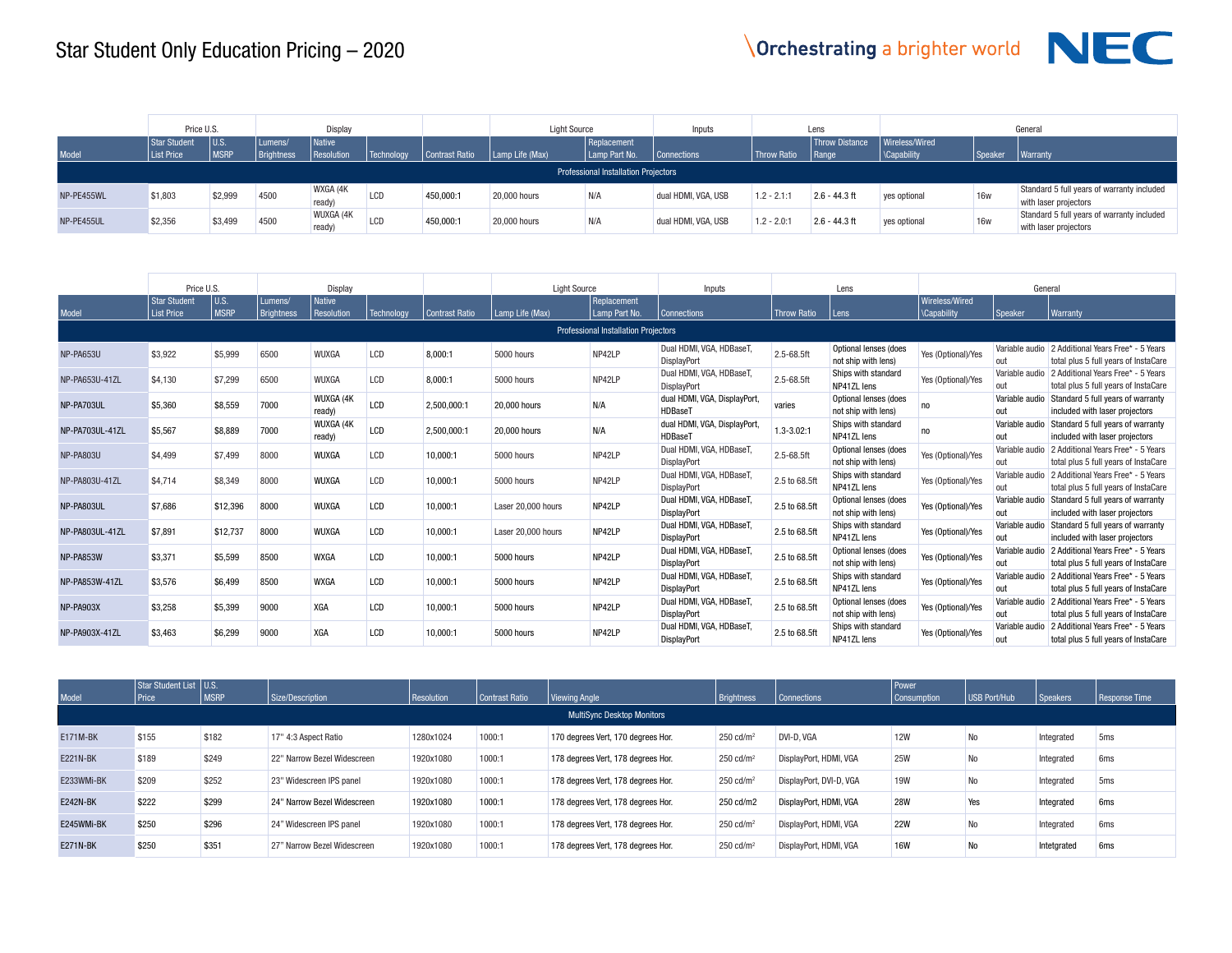| Model             | <b>Star Student</b><br><b>List Price</b> | U.S. MSRP Size |                               | <b>Resolution</b> | <b>Contrast Ratio</b> | Brightness | OPS-Compatible                      | <b>Speakers</b>    | <b>Connections</b>                        | <b>External Control</b> | Warranty                                | <b>Option Stand</b><br>Part No. |
|-------------------|------------------------------------------|----------------|-------------------------------|-------------------|-----------------------|------------|-------------------------------------|--------------------|-------------------------------------------|-------------------------|-----------------------------------------|---------------------------------|
|                   |                                          |                |                               |                   |                       |            | Large Format Displays               |                    |                                           |                         |                                         |                                 |
| C431              | \$750                                    | \$1,399        | 43"                           | 1920x1080         | 4.000:1               | 400 cd/m2  | only with OPS-DOCK for external use | Integrated 10W x 2 | HDMI, DisplayPort, VGA                    | <b>RS-232, LAN</b>      | 1 Additional Year Free* - 4 Years total | ST-32E                          |
| C501              | \$905                                    | \$1,699        | 50"                           | 1920x1080         | 4.000:1               | 400 cd/m2  | only with OPS-DOCK for external use | Integrated 10W x 2 | HDMI. DisplayPort, VGA                    | <b>RS-232, LAN</b>      | 1 Additional Year Free* - 4 Years total | $ST-43E$                        |
| C551              | \$1,359                                  | \$2,549        | 55"                           | 1920x1080         | 4,000:1               | 400 cd/m2  | only with OPS-DOCK for external use | Integrated 10W x 2 | HDMI, DisplayPort, VGA                    | <b>RS-232, LAN</b>      | 1 Additional Year Free* - 4 Years total | <b>ST-50E</b>                   |
| C651Q             | \$2,389                                  | \$3,999        | 65"                           | 3840x2160 4K UHD  | 1.200:1               | 350 cd/m2  | Yes                                 | Integrated 10W x 2 | (3) HDMI, DisplayPort 1.2 (2), USB player | <b>RS-232, LAN</b>      | 1 Additional Year Free* - 4 Years total | ST-801                          |
| C6510-AVT2        | \$2.621                                  | \$4,418        | 65" tuner bundle              | 3840x2160 4K UHD  | 1.200:1               | 350 cd/m2  | Yes                                 | Integrated 10W x 2 | (3) HDMI, DisplayPort 1.2 (2), USB player | <b>RS-232, LAN</b>      | 1 Additional Year Free* - 4 Years total | ST-801                          |
| C751Q             | \$2,963                                  | \$4.249        | 75"                           | 3840x2160 4K UHD  | 1.200:1               | 350 cd/m2  | Yes                                 | Integrated 10W x 2 | (3) HDMI, DisplayPort 1.2 (2), USB player | <b>RS-232, LAN</b>      | 1 Additional Year Free* - 4 Years total | ST-801                          |
| C751Q-AVT2        | \$3,349                                  | \$4,668        | 75"                           | 3840x2160 4K UHD  | 1,200:1               | 350 cd/m2  | Yes                                 | Integrated 10W x 2 | (3) HDMI, DisplayPort 1.2 (2), USB player | <b>RS-232, LAN</b>      | 1 Additional Year Free* - 4 Years total | ST-801                          |
| C861Q             | \$5,152                                  | \$7,349        | 86"                           | 3840x2160 4K UHD  | 1,200:1               | 350 cd/m2  | Yes                                 | Integrated 10W x 2 | (3) HDMI, DisplayPort 1.2 (2), USB player | <b>RS-232, LAN</b>      | 1 Additional Year Free* - 4 Years total | ST-801                          |
| C8610-AVT2        | \$5,749                                  | \$7,768        | 86"                           | 3840x2160 4K UHD  | 1,200:1               | 350 cd/m2  | Yes                                 | Integrated 10W x 2 | (3) HDMI, DisplayPort 1.2 (2), USB player | <b>RS-232, LAN</b>      | 1 Additional Year Free* - 4 Years total | ST-801                          |
| C981Q             | \$8,025                                  | \$11,449       | 98"                           | 3840x2160 4K UHD  | 1,200:1               | 350 cd/m2  | Yes                                 | Integrated 10W x 2 | (3) HDMI, DisplayPort 1.2 (2), USB player | <b>RS-232, LAN</b>      | 1 Additional Year Free* - 4 Years total | ST-801                          |
| C9810-AVT2        | \$8,899                                  | \$11,868       | 98"                           | 3840x2160 4K UHD  | 1.200:1               | 350 cd/m2  | Yes                                 | Integrated 10W x 2 | (3) HDMI, DisplayPort 1.2 (2), USB player | <b>RS-232, LAN</b>      | 1 Additional Year Free* - 4 Years total | ST-801                          |
| $V323-3$          | \$633                                    | \$1,079        | 32"                           | 1920x1080         | 1,300:1               | 450 cd/m2  | Yes                                 | Integrated 8W x 2  | HDMI, DVI, DisplayPort, VGA               | <b>RS-232</b>           | 1 Additional Year Free* - 4 Years total | ST-322                          |
| V323-3-AVT2       | \$831                                    | \$1,319        | 32" tuner bundle              | 1920x1080         | 1,300:1               | 450 cd/m2  | Yes (tuner in OPS slot)             | Integrated 8W x 2  | HDMI, DVI, DisplayPort, VGA               | <b>RS-232</b>           | 1 Additional Year Free* - 4 Years total | ST-322                          |
| V404              | \$867                                    | \$1,249        | 40"                           | 1920x1080         | 4,000:1               | 500 cd/m2  | Yes                                 | Integrated 10W x 2 | Dual HDMI, DVI, Dual DisplayPort, VGA     | <b>RS-232, LAN</b>      | 1 Additional Year Free* - 4 Years total | ST-401                          |
| V404-AVT2         | \$1.061                                  | \$1,668        | 40" tuner bundle              | 1920x1080         | 4.000:1               | 500 cd/m2  | Yes (tuner in OPS slot)             | Integrated 10W x 2 | Dual HDMI, DVI, Dual DisplayPort, VGA     | <b>RS-232, LAN</b>      | 1 Additional Year Free* - 4 Years total | ST-401                          |
| V404-PC3          | \$1,884                                  | \$2,589        | 40" PC bundle                 | 1920x1080         | 4,000:1               | 500 cd/m2  | Yes (PC in OPS slot)                | Integrated 10W x 2 | Dual HDMI, DVI, Dual DisplayPort, VGA     | <b>RS-232, LAN</b>      | 1 Additional Year Free* - 4 Years total | ST-401                          |
| <b>V404-RPi</b>   | \$1,019                                  | \$1,349        | 40" Raspberry Pi bundle       | 1920x1080         | 4,000:1               | 500 cd/m2  | Yes                                 | Integrated 10W x 2 | Dual HDMI, DVI, Dual DisplayPort, VGA     | <b>RS-232, LAN</b>      | 1 Additional Year Free* - 4 Years total | ST-401                          |
| V404-T            | \$1,977                                  | \$3,999        | 40" Touch display             | 1920x1080         | 4,000:1               | 500 cd/m2  | Yes                                 | Integrated 10W x 2 | Dual HDMI, DVI, Dual DisplayPort, VGA     | <b>RS-232, LAN</b>      | 1 Additional Year Free* - 4 Years total | ST-401                          |
| V404-T-RPi        | \$2,115                                  | \$4,099        | 40" Touch Raspberry Pi bundle | 1920x1080         | 4,000:1               | 500 cd/m2  | Yes                                 | Integrated 10W x 2 | Dual HDMI, DVI, Dual DisplayPort, VGA     | <b>RS-232, LAN</b>      | 1 Additional Year Free* - 4 Years total | ST-401                          |
| V484              | \$1,127                                  | \$1,649        | 48"                           | 1920x1080         | 4,000:1               | 500 cd/m2  | Yes                                 | Integrated 10W x 2 | Dual HDMI, DVI, Dual DisplayPort, VGA     | <b>RS-232, LAN</b>      | 1 Additional Year Free* - 4 Years total | ST-401                          |
| V484-AVT2         | \$1,318                                  | \$2,068        | 48" tuner bundle              | 1920x1080         | 4,000:1               | 500 cd/m2  | Yes (tuner in OPS slot)             | Integrated 10W x 2 | Dual HDMI, DVI, Dual DisplayPort, VGA     | <b>RS-232, LAN</b>      | 1 Additional Year Free* - 4 Years total | ST-401                          |
| V484-PC3          | \$2.144                                  | \$2,889        | 48" PC bundle                 | 1920x1080         | 4,000:1               | 500 cd/m2  | Yes (PC in OPS slot)                | Integrated 10W x 2 | Dual HDMI, DVI, Dual DisplayPort, VGA     | <b>RS-232, LAN</b>      | 1 Additional Year Free* - 4 Years total | ST-401                          |
| <b>V484-RPi</b>   | \$1,279                                  | \$1.749        | 48" Raspberry Pi bundle       | 1920x1080         | 4,000:1               | 500 cd/m2  | Yes                                 | Integrated 10W x 2 | Dual HDMI, DVI, Dual DisplayPort, VGA     | <b>RS-232, LAN</b>      | 1 Additional Year Free* - 4 Years total | ST-401                          |
| V484-T            | \$2,237                                  | \$4.349        | 48" Touch display             | 1920x1080         | 4.000:1               | 500 cd/m2  | Yes                                 | Integrated 10W x 2 | Dual HDMI, DVI, Dual DisplayPort, VGA     | <b>RS-232, LAN</b>      | 1 Additional Year Free* - 4 Years total | ST-401                          |
| <b>V484-T-RPi</b> | \$2,375                                  | \$4,449        | 48" Touch Raspberry Pi bundle | 1920x1080         | 4,000:1               | 500 cd/m2  | Yes                                 | Integrated 10W x 2 | Dual HDMI, DVI, Dual DisplayPort, VGA     | <b>RS-232, LAN</b>      | 1 Additional Year Free* - 4 Years total | ST-401                          |
| V554              | \$1,571                                  | \$2,349        | 55"                           | 1920x1080         | 1,200:1               | 500 cd/m2  | Yes                                 | Integrated 10W x 2 | Dual HDMI, DVI, Dual DisplayPort, VGA     | <b>RS-232, LAN</b>      | 1 Additional Year Free* - 4 Years total | ST-401                          |
| V554-AVT2         | \$1,758                                  | \$2,768        | 55" tuner bundle              | 1920x1080         | 1,200:1               | 500 cd/m2  | Yes                                 | Integrated 10W x 2 | Dual HDMI, DVI, Dual DisplayPort, VGA     | <b>RS-232, LAN</b>      | 1 Additional Year Free* - 4 Years total | ST-401                          |
| V554-PC3          | \$2,589                                  | \$3,499        | 55" PC bundle                 | 1920x1080         | 1,200:1               | 500 cd/m2  | Yes                                 | Integrated 10W x 2 | Dual HDMI, DVI, Dual DisplayPort, VGA     | <b>RS-232, LAN</b>      | 1 Additional Year Free* - 4 Years total | ST-401                          |
| <b>V554-RPi</b>   | \$1,724                                  | \$2,449        | 55" Raspberry Pi bundle       | 1920x1080         | 1,200:1               | 500 cd/m2  | Yes                                 | Integrated 10W x 2 | Dual HDMI, DVI, Dual DisplayPort, VGA     | <b>RS-232, LAN</b>      | 1 Additional Year Free* - 4 Years total | ST-401                          |
| V554-T            | \$2.682                                  | \$4,999        | 55" Touch display             | 1920x1080         | 1,200:1               | 500 cd/m2  | Yes                                 | Integrated 10W x 2 | Dual HDMI, DVI, Dual DisplayPort, VGA     | <b>RS-232, LAN</b>      | 1 Additional Year Free* - 4 Years total | ST-401                          |
| <b>V554-T-RPi</b> | \$2,836                                  | \$5,199        | 55" Touch Raspberry Pi bundle | 1920x1080         | 1200:1                | 500 cd/m2  | Yes                                 | integrated 10w x2  | Dual HDMI, DVI, Dual DisplayPort, VGA     | <b>RS-232, LAN</b>      | 1 Additional Year Free* - 4 Years Total | ST-401                          |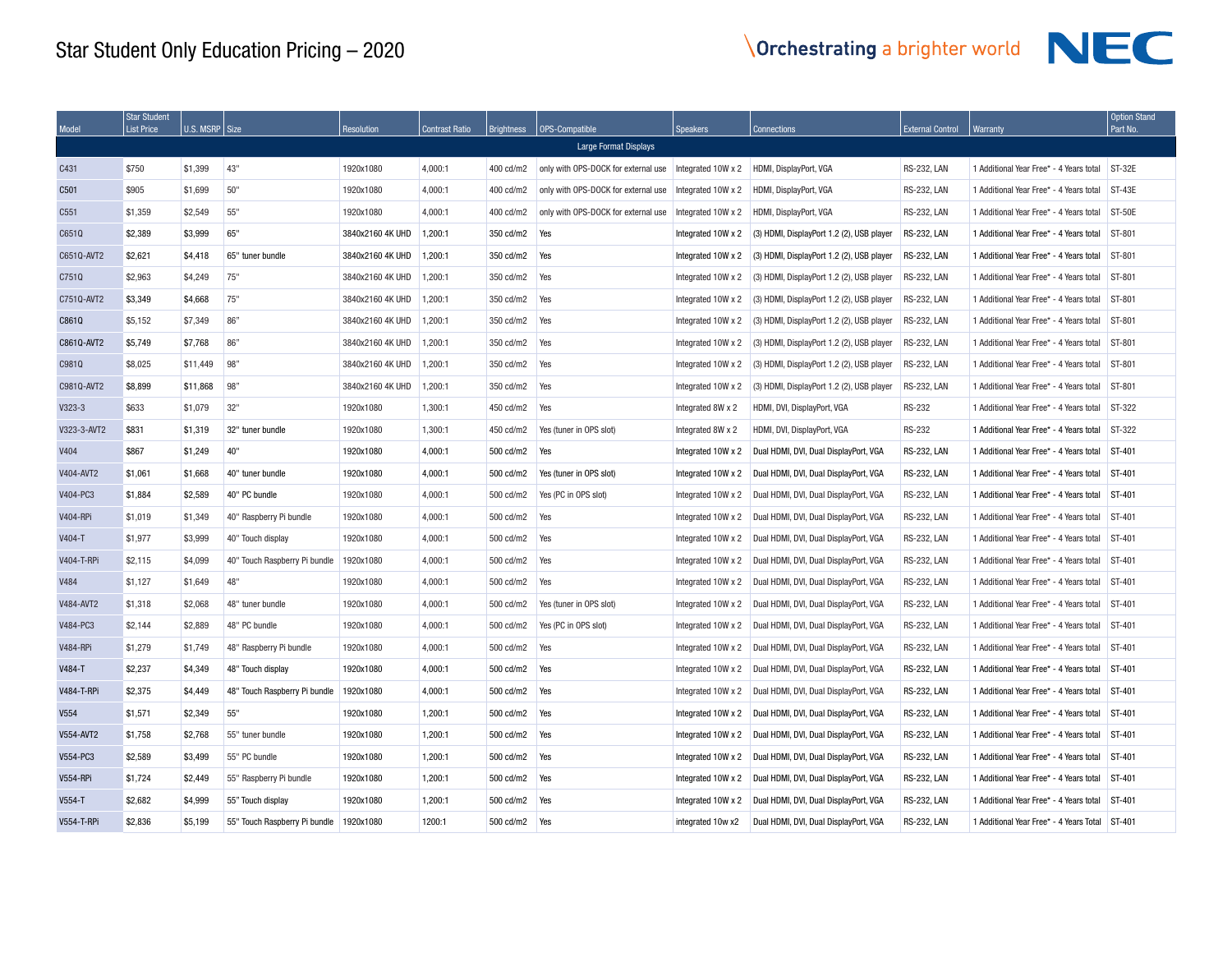## **Orchestrating a brighter world**



| Model  | Star Student<br><b>List Price</b> | U.S. MSRP | Size/Description          | Touch                             | Contrast Ratio | <b>Brightness</b> | Resolution                                 | Speakers | Connections                                                                        | External Control | <b>Warranty</b>                         | Wall Mount |
|--------|-----------------------------------|-----------|---------------------------|-----------------------------------|----------------|-------------------|--------------------------------------------|----------|------------------------------------------------------------------------------------|------------------|-----------------------------------------|------------|
|        |                                   |           |                           |                                   |                |                   | <b>Large Format Collaboration Displays</b> |          |                                                                                    |                  |                                         |            |
| CB6510 | \$2,609                           | \$4,580   | 65" Collaboration Display | integrated 10pt IR touch   1200:1 |                | 350 cd/m2         |                                            |          | $2160x3840$ UHD Integrated $12W \times 2$ 3x HDMI 2.0, VGA, LAN, 6xUSB, RS-232 LAN |                  | 1 Additional Year Free* - 4 Years total | Included   |
| CB751Q | \$4,004                           | \$7,029   | 75" Collaboration Display | integrated 10pt IR touch 1200:1   |                | 350 cd/m2         |                                            |          | 2160x3840 UHD   Integrated 12W x 2 3x HDMI 2.0, VGA, LAN, 6xUSB, RS-232   LAN      |                  | 1 Additional Year Free* - 4 Years total | Included   |
| CB861Q | \$5.399                           | \$9,478   | 86" Collaboration Display | integrated 10pt IR touch   1200:1 |                | 350 cd/m2         |                                            |          | 2160x3840 UHD Integrated 12W x 2 3x HDMI 2.0, VGA, LAN, 6xUSB, RS-232 LAN          |                  | 1 Additional Year Free* - 4 Years total | included   |

#### \*free automatic extended warranty with Star Student program membership

#### PROGRAM BENEFITS

- Automatic Extended Warranties on most NEC products
- 
- And other exclusive promotions





Visit www.necstarstudent.com to enroll in the Star Student program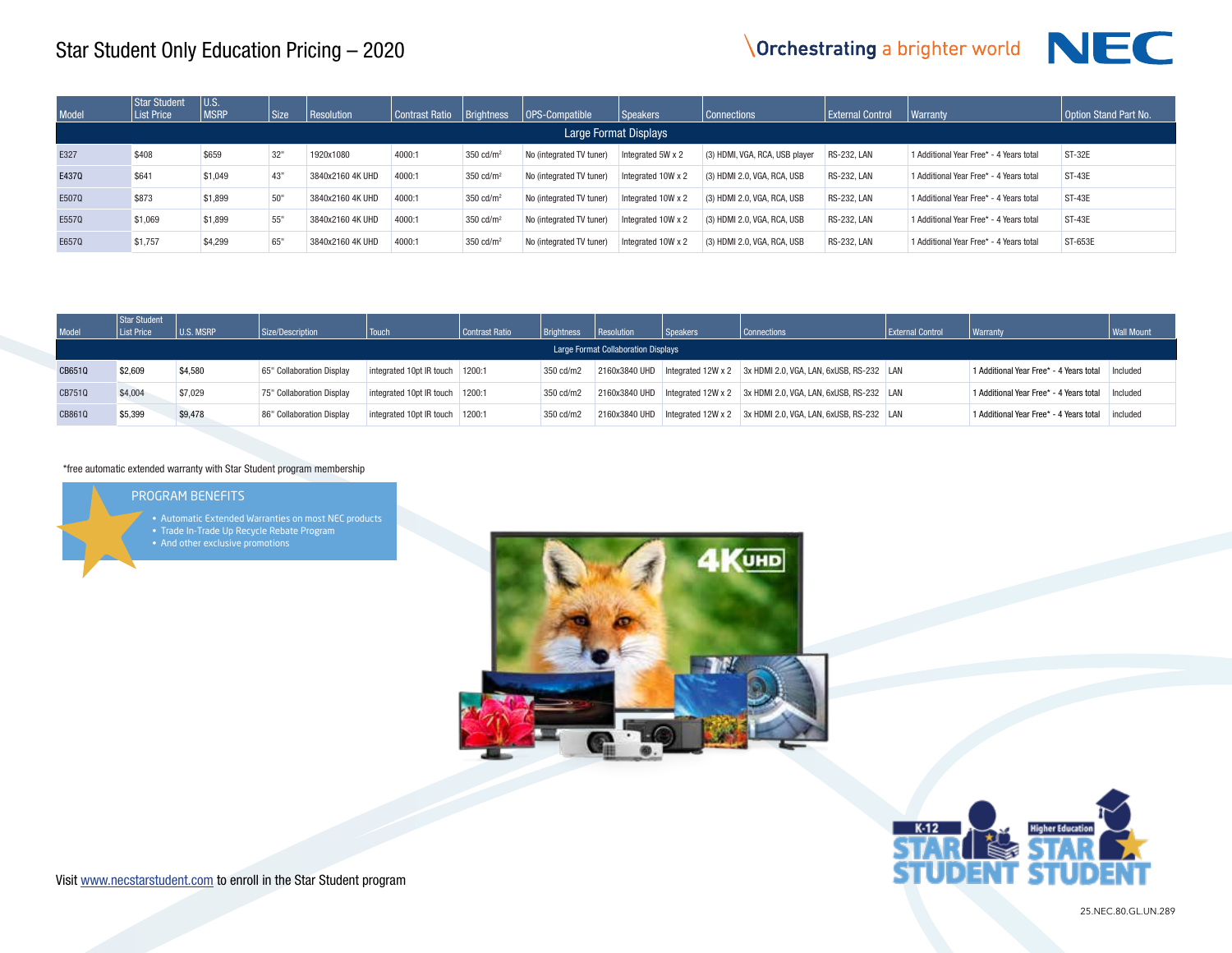

|           |                            | Price CDN |                       | <b>Display</b>         |                 |                 | <b>Light Source</b>          | Inputs                     |                    | Lens       |                                  |       |                                      | General                                                                      |
|-----------|----------------------------|-----------|-----------------------|------------------------|-----------------|-----------------|------------------------------|----------------------------|--------------------|------------|----------------------------------|-------|--------------------------------------|------------------------------------------------------------------------------|
| Model     | Star Student<br>List Price | CDN ESP   | Lumens/<br>Brightness | l Native<br>Resolution | Technology      | Lamp Life (Max) | Replacement Lamp<br>Part No. | Connections                | <b>Throw Ratio</b> | Zoom Ratio | Wireless Capability   Capability | Wired | <b>Weight of</b><br><b>Projector</b> | Warranty                                                                     |
|           |                            |           |                       |                        |                 |                 |                              | <b>Portable Projectors</b> |                    |            |                                  |       |                                      |                                                                              |
| NP-MC372X | \$538                      | \$601     | 3700                  | <b>XGA</b>             | LCD             | 15,000 hours    | NP47LP                       | Dual HDMI, VGA             | $1.5 - 1.8:1$      | 1.2x       | Yes (optional)                   | Yes   | $7.1$ lbs                            | "2 Additional Years Free* - 5 Years total plus 5<br>full years of InstaCare" |
| NP-MC382W | \$598                      | \$660     | 3800                  | <b>WXGA</b>            | L <sub>CD</sub> | 15,000 hours    | NP47LP                       | Dual HDMI, VGA             | $1.4 - 1.6:1$      | 1.2x       | Yes (optional)                   | Yes   | $7.1$ lbs                            | "2 Additional Years Free* - 5 Years total plus 5<br>full years of InstaCare" |
| NP-ME402X | \$719                      | \$907     | 4000                  | XGA                    | L <sub>CD</sub> | 15,000 hours    | NP47LP                       | Dual HDMI, VGA             | $1.3 - 2.2:1$      | 1.7x       | Yes (optional)                   | Yes   | $7.1$ lbs                            | "2 Additional Years Free* - 5 Years total plus 5<br>full years of InstaCare" |
| NP-ME372W | \$719                      | \$907     | 3700                  | <b>WXGA</b>            | L <sub>CD</sub> | 15,000 hours    | NP47LP                       | Dual HDMI, VGA             | $1.2 - 2.1:1$      | 1.7x       | Yes (optional)                   | Yes   | $7.1$ lbs                            | "2 Additional Years Free* - 5 Years total plus 5<br>full years of InstaCare" |
| NP-ME382U | \$962                      | \$1,193   | 3800                  | <b>WUXGA</b>           | LCD             | 15,000 hours    | NP47LP                       | Dual HDMI, VGA             | $1.2 - 2.0:1$      | 1.6x       | Yes (optional)                   | Yes   | $7.7$ lbs                            | "2 Additional Years Free* - 5 Years total plus 5<br>full years of InstaCare" |

|               |                                          | Price CDN |                              | Display                     |            |                 | <b>Light Source</b>                 | Inputs                              |                    | Lens       |                                     |                            |                                      | General                                                                    |
|---------------|------------------------------------------|-----------|------------------------------|-----------------------------|------------|-----------------|-------------------------------------|-------------------------------------|--------------------|------------|-------------------------------------|----------------------------|--------------------------------------|----------------------------------------------------------------------------|
| Model         | <b>Star Student</b><br><b>List Price</b> | CDN ESP   | Lumens/<br><b>Brightness</b> | <b>Native</b><br>Resolution | Technology | Lamp Life (Max) | <b>Replacement Lamp</b><br>Part No. | <b>Connections</b>                  | <b>Throw Ratio</b> | Zoom Ratio | Wireless/Wired<br><b>Capability</b> | Wired<br><b>Capability</b> | <b>Weight of</b><br><b>Projector</b> | Warranty                                                                   |
|               |                                          |           |                              |                             |            |                 |                                     | <b>Ultra Short Throw Projectors</b> |                    |            |                                     |                            |                                      |                                                                            |
| NP-UM361X     | \$1,151                                  | \$1.414   | 3600                         | XGA                         | <b>LCD</b> | 6000 hours      | NP33LP                              | Dual HDMI, VGA, USB                 | 0.36:1             | x1.0       | Yes (optional)                      | Yes                        | $12.4$ lbs                           | 2 Additional Years Free* - 5 Years total plus 5 full<br>years of InstaCare |
| NP-UM361X-WK  | \$1,245                                  | \$1,569   | 3600                         | <b>XGA</b>                  | <b>LCD</b> | 6000 hours      | NP33LP                              | Dual HDMI, VGA, USB                 | 0.36:1             | x1.0       | Yes (optional)                      | Yes                        | $12.4$ lbs                           | 2 Additional Years Free* - 5 Years total plus 5 full<br>years of InstaCare |
| NP-UM361Xi-WK | \$1,692                                  | \$2,218   | 3600                         | XGA                         | <b>LCD</b> | 6000 hours      | NP33LP                              | Dual HDMI, VGA, USB                 | 0.36:1             | x1.0       | Yes (optional)                      | Yes                        | $12.4$ lbs                           | 2 Additional Years Free* - 5 Years total plus 5 full<br>vears of InstaCare |
| NP-UM361Xi-TM | \$2,054                                  | \$2,564   | 3600                         | <b>XGA</b>                  | <b>LCD</b> | 6000 hours      | NP33LP                              | Dual HDMI, VGA, USB                 | 0.36:1             | x1.0       | Yes (optional)                      | Yes                        | $12.4$ lbs                           | 2 Additional Years Free* - 5 Years total plus 5 full<br>vears of InstaCare |
| NP-UM351W     | \$1,353                                  | \$1,686   | 3500                         | <b>WXGA</b>                 | LCD        | 6000 hours      | NP33LP                              | Dual HDMI, VGA, USB                 | 0.36:1             | x1.0       | Yes (optional)                      | Yes                        | $12.4$ lbs                           | 2 Additional Years Free* - 5 Years total plus 5 full<br>years of InstaCare |
| NP-UM351W-WK  | \$1,443                                  | \$1,816   | 3500                         | <b>WXGA</b>                 | LCD        | 6000 hours      | NP33LP                              | Dual HDMI, VGA, USB                 | 0.36:1             | x1.0       | Yes (optional)                      | Yes                        | $12.4$ lbs                           | 2 Additional Years Free* - 5 Years total plus 5 full<br>years of InstaCare |
| NP-UM351Wi-WK | \$1,812                                  | \$2.491   | 3500                         | <b>WXGA</b>                 | LCD        | 6000 hours      | NP33LP                              | Dual HDMI, VGA, USB                 | 0.36:1             | x1.0       | Yes (optional)                      | Yes                        | $12.4$ lbs                           | 2 Additional Years Free* - 5 Years total plus 5 full<br>years of InstaCare |
| NP-UM351Wi-TM | \$2,176                                  | \$2,841   | 3500                         | <b>WXGA</b>                 | LCD        | 6000 hours      | NP33LP                              | Dual HDMI, VGA, USB                 | 0.36:1             | x1.0       | Yes (optional)                      | Yes                        | $12.4$ lbs                           | 2 Additional Years Free* - 5 Years total plus 5 full<br>years of InstaCare |

|                 |                                   | Price CDN |                              | Display              |                   |                |                                     | <b>Light Source</b>                         | Inputs                                        |                    | Lens        |                                 |            | General                                                                    |
|-----------------|-----------------------------------|-----------|------------------------------|----------------------|-------------------|----------------|-------------------------------------|---------------------------------------------|-----------------------------------------------|--------------------|-------------|---------------------------------|------------|----------------------------------------------------------------------------|
| Model           | Star Student<br><b>List Price</b> | CDN ESP   | Lumens/<br><b>Brightness</b> | Native<br>Resolution | <b>Technology</b> | Contrast Ratio | Lamp Life (Max)                     | Replacement Lamp Part No.                   | Connections                                   | <b>Throw Ratio</b> | Zoom Ratio  | Wireless/Wired<br>  \Capability | Speaker    | <b>Warranty</b>                                                            |
|                 |                                   |           |                              |                      |                   |                |                                     | <b>Professional Installation Projectors</b> |                                               |                    |             |                                 |            |                                                                            |
| <b>NP-P474W</b> | \$1,717                           | \$2,326   | 4700                         | <b>WXGA</b>          | LCD               | 18.000:1       | 8000 hours                          | NP44LP                                      | Dual HDMI, VGA, HDBaseT,<br><b>USB</b> viewer | $1.2 - 2.1$        | x1.7        | Yes (Optional)/Yes              | <b>20W</b> | 2 Additional Years Free* - 5 Years total<br>plus 5 full years of InstaCare |
| <b>NP-P474U</b> | \$2.034                           | \$2.695   | 4700                         | WUXGA                | LCD               | 18.000:1       | 8000 hours                          | NP44LP                                      | Dual HDMI, VGA, HDBaseT,<br><b>USB</b> viewer | $1.2 - 2.1$        | x1.7        | Yes (Optional)/Yes              | <b>20W</b> | 2 Additional Years Free* - 5 Years total<br>plus 5 full years of InstaCare |
| <b>NP-P554W</b> | \$2,034                           | \$2,695   | 5500                         | <b>WXGA</b>          | LCD               | 18,000:1       | 8000 hours                          | NP44LP                                      | Dual HDMI, VGA, HDBaseT,<br><b>USB</b> viewer | $1.2 - 2.1$        | <b>x1.7</b> | Yes (Optional)/Yes              | <b>20W</b> | 2 Additional Years Free* - 5 Years total<br>plus 5 full years of InstaCare |
| <b>NP-P554U</b> | \$2.417                           | \$3,191   | 5500                         | WUXGA                | LCD               | 18.000:1       | 8000 hours                          | NP44LP                                      | Dual HDMI, VGA, HDBaseT,<br><b>USB</b> viewer | $1.2 - 2.1$        | x1.7        | Yes (Optional)/Yes              | <b>20W</b> | 2 Additional Years Free* - 5 Years total<br>plus 5 full years of InstaCare |
| NP-P525WL       | \$2,553                           | \$3,121   | 5200                         | <b>WXGA</b>          | LCD               | 500,000:1      | laser light source:<br>20,000 hours | N/A                                         | HDBaseT, Dual HDMI, VGA,<br><b>USB</b> viewer | $1.23 - 2.0:1$     | 1.6x        | Yes (Optional)/Yes              | 20W        | Standard 5 full years of warranty included<br>with laser projectors        |
| NP-P525UL       | \$3.224                           | \$3,972   | 5200                         | WUXGA                | LCD               | 500,000:1      | laser light source:<br>20,000 hours | N/A                                         | HDBaseT, Dual HDMI, VGA,<br><b>USB</b> viewer | $1.23 - 2.0:1$     | 1.6x        | Yes (Optional)/Yes              | <b>20W</b> | Standard 5 full years of warranty included<br>with laser projectors        |
| NP-P605UL       | \$4,204                           | \$5.235   | 6000                         | WUXGA                | LCD               | 500,000:1      | laser light source:<br>20,000 hours | N/A                                         | HDBaseT, Dual HDMI, VGA,<br><b>USB</b> viewer | $1.23 - 2.01$      | 1.6x        | Yes (Optional)/Yes              | <b>20W</b> | Standard 5 full years of warranty included<br>with laser projectors        |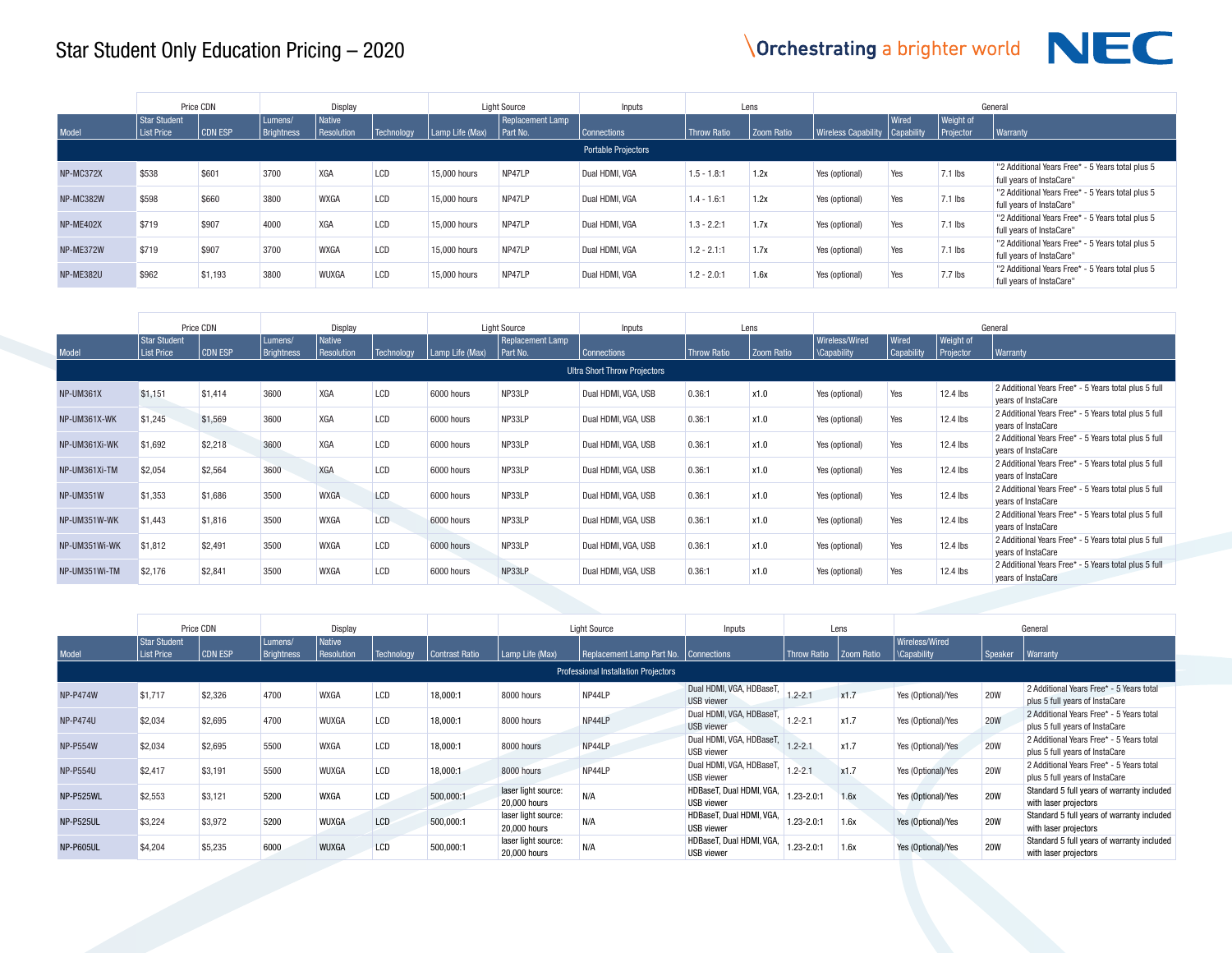

|            | Price CDN                         |                |                              | Display                     |            |                | <b>Light Source</b>     |                                             | Inputs              |               | Lens                                   |                                 |           | General                                                             |
|------------|-----------------------------------|----------------|------------------------------|-----------------------------|------------|----------------|-------------------------|---------------------------------------------|---------------------|---------------|----------------------------------------|---------------------------------|-----------|---------------------------------------------------------------------|
| Model      | Star Student<br><b>List Price</b> | <b>CDN ESP</b> | Lumens/<br><b>Brightness</b> | <i>Native</i><br>Resolution | Technoloav | Contrast Ratio | $\vert$ Lamp Life (Max) | Replacement<br>Lamp Part No.                | <b>Connections</b>  | Throw Ratio   | <b>Throw Distance</b><br>$\vert$ Range | Wireless/Wired<br>  \Capability | I Speaker | Warranty                                                            |
|            |                                   |                |                              |                             |            |                |                         | <b>Professional Installation Projectors</b> |                     |               |                                        |                                 |           |                                                                     |
| NP-PE455WL | \$2,326                           | \$2,908        | 4500                         | WXGA (4K<br>ready)          | LCD        | 450,000:1      | 20,000 hours            | N/A                                         | dual HDMI, VGA, USB | $1.2 - 2.1:1$ | $2.6 - 44.3$ ft                        | yes optional                    | 16w       | Standard 5 full years of warranty included<br>with laser projectors |
| NP-PE455UL | \$3,039                           | \$3,773        | 4500                         | WUXGA (4K)<br>ready)        | LCD        | 450,000:1      | 20,000 hours            | N/A                                         | dual HDMI, VGA, USB | $1.2 - 2.0:1$ | $2.6 - 44.3$ ft                        | yes optional                    | 16w       | Standard 5 full years of warranty included<br>with laser projectors |

|                                             | Price CDN                                |                | Display                      |                             |            | <b>Light Source</b>   |                    | Inputs                       | Lens                                           |                    | General                                      |                                      |                       |                                                                            |
|---------------------------------------------|------------------------------------------|----------------|------------------------------|-----------------------------|------------|-----------------------|--------------------|------------------------------|------------------------------------------------|--------------------|----------------------------------------------|--------------------------------------|-----------------------|----------------------------------------------------------------------------|
| Model                                       | <b>Star Student</b><br><b>List Price</b> | <b>CDN ESP</b> | Lumens/<br><b>Brightness</b> | <b>Native</b><br>Resolution | Technology | <b>Contrast Ratio</b> | Lamp Life (Max)    | Replacement<br>Lamp Part No. | <b>Connections</b>                             | <b>Throw Ratio</b> | l Lens                                       | Wireless/Wired<br><b>\Capability</b> | Speaker               | <b>Warranty</b>                                                            |
| <b>Professional Installation Projectors</b> |                                          |                |                              |                             |            |                       |                    |                              |                                                |                    |                                              |                                      |                       |                                                                            |
| NP-PA653U                                   | \$5,059                                  | \$7,846        | 6500                         | WUXGA                       | LCD        | 8,000:1               | 5000 hours         | NP42LP                       | Dual HDMI, VGA, HDBaseT,<br>DisplayPort        | 2.5-68.5ft         | Optional lenses (does<br>not ship with lens) | Yes (Optional)/Yes                   | Variable audio<br>out | 2 Additional Years Free* - 5 Years<br>total plus 5 full years of InstaCare |
| NP-PA653U-41ZL                              | \$5,328                                  | \$8,286        | 6500                         | WUXGA                       | LCD        | 8.000:1               | 5000 hours         | NP42LP                       | Dual HDMI, VGA, HDBaseT<br>DisplayPort         | 2.5-68.5ft         | Ships with standard<br>NP41ZL lens           | Yes (Optional)/Yes                   | Variable audio<br>out | 2 Additional Years Free* - 5 Years<br>total plus 5 full years of InstaCare |
| NP-PA703UL                                  | \$6.914                                  | \$11.308       | 7000                         | WUXGA (4K<br>ready)         | LCD        | 2,500,000:1           | 20,000 hours       | N/A                          | dual HDMI, VGA, DisplayPort,<br>HDBaseT        | varies             | Optional lenses (does<br>not ship with lens) | no                                   | Variable audio<br>out | Standard 5 full years of warranty<br>included with laser projectors        |
| NP-PA703UL-41ZL                             | \$7.181                                  | \$11.748       | 7000                         | WUXGA (4K<br>ready)         | LCD        | 2,500,000:1           | 20,000 hours       | N/A                          | dual HDMI, VGA, DisplayPort,<br>HDBaseT        | $1.3 - 3.02:1$     | Ships with standard<br>NP41ZL lens           | no                                   | Variable audio<br>out | Standard 5 full vears of warranty<br>included with laser projectors        |
| NP-PA803U                                   | \$5,804                                  | \$9,009        | 8000                         | WUXGA                       | LCD        | 10.000:1              | 5000 hours         | NP42LP                       | Dual HDMI, VGA, HDBaseT<br>DisplayPort         | 2.5-68.5ft         | Optional lenses (does<br>not ship with lens) | Yes (Optional)/Yes                   | Variable audio<br>out | 2 Additional Years Free* - 5 Years<br>total plus 5 full years of InstaCare |
| NP-PA803U-41ZL                              | \$6.081                                  | \$9,449        | 8000                         | WUXGA                       | LCD        | 10.000:1              | 5000 hours         | NP42LP                       | Dual HDMI, VGA, HDBaseT,<br><b>DisplayPort</b> | 2.5 to 68.5ft      | Ships with standard<br>NP41ZL lens           | Yes (Optional)/Yes                   | Variable audio<br>out | 2 Additional Years Free* - 5 Years<br>total plus 5 full years of InstaCare |
| NP-PA803UL                                  | \$9.915                                  | \$15.991       | 8000                         | WUXGA                       | LCD        | 10,000:1              | Laser 20,000 hours | NP42LP                       | Dual HDMI, VGA, HDBaseT,<br>DisplayPort        | 2.5 to 68.5ft      | Optional lenses (does<br>not ship with lens) | Yes (Optional)/Yes                   | Variable audio<br>out | Standard 5 full years of warranty<br>included with laser projectors        |
| NP-PA803UL-41ZL                             | \$10.179                                 | \$16.431       | 8000                         | WUXGA                       | LCD        | 10.000:1              | Laser 20,000 hours | NP42LP                       | Dual HDMI, VGA, HDBaseT,<br><b>DisplayPort</b> | 2.5 to 68.5ft      | Ships with standard<br>NP41ZL lens           | Yes (Optional)/Yes                   | Variable audio<br>out | Standard 5 full years of warranty<br>included with laser projectors        |
| NP-PA853W                                   | \$4,349                                  | \$6.767        | 8500                         | <b>WXGA</b>                 | LCD        | 10.000:1              | 5000 hours         | NP42LP                       | Dual HDMI, VGA, HDBaseT,<br><b>DisplayPort</b> | 2.5 to 68.5ft      | Optional lenses (does<br>not ship with lens) | Yes (Optional)/Yes                   | Variable audio<br>out | 2 Additional Years Free* - 5 Years<br>total plus 5 full years of InstaCare |
| NP-PA853W-41ZL                              | \$4.613                                  | \$7.193        | 8500                         | <b>WXGA</b>                 | LCD        | 10.000:1              | 5000 hours         | NP42LP                       | Dual HDMI, VGA, HDBaseT<br><b>DisplayPort</b>  | 2.5 to 68.5ft      | Ships with standard<br>NP41ZL lens           | Yes (Optional)/Yes                   | Variable audio<br>out | 2 Additional Years Free* - 5 Years<br>total plus 5 full years of InstaCare |
| NP-PA903X                                   | \$4.203                                  | \$6.540        | 9000                         | XGA                         | LCD        | 10.000:1              | 5000 hours         | <b>NP42LP</b>                | Dual HDMI, VGA, HDBaseT<br><b>DisplayPort</b>  | 2.5 to 68.5ft      | Optional lenses (does<br>not ship with lens) | Yes (Optional)/Yes                   | Variable audio<br>out | 2 Additional Years Free* - 5 Years<br>total plus 5 full years of InstaCare |
| NP-PA903X-41ZL                              | \$4.467                                  | \$6.980        | 9000                         | XGA                         | LCD        | 10.000:1              | 5000 hours         | NP42LP                       | Dual HDMI, VGA, HDBaseT<br><b>DisplayPort</b>  | 2.5 to 68.5ft      | Ships with standard<br>NP41ZL lens           | Yes (Optional)/Yes                   | Variable audio<br>out | 2 Additional Years Free* - 5 Years<br>total plus 5 full years of InstaCare |

|                 | Star Student List                 |                |                             |            |                       |                                    |                       |                         | Power       |              |             |                 |  |
|-----------------|-----------------------------------|----------------|-----------------------------|------------|-----------------------|------------------------------------|-----------------------|-------------------------|-------------|--------------|-------------|-----------------|--|
| Model           | Price                             | <b>CDN ESP</b> | Size/Description            | Resolution | <b>Contrast Ratio</b> | Viewing Angle                      | Brightness            | Connections             | Consumption | USB Port/Hub | Speakers    | Response Time   |  |
|                 | <b>MultiSync Desktop Monitors</b> |                |                             |            |                       |                                    |                       |                         |             |              |             |                 |  |
| E171M-BK        | \$200                             | \$213          | 17" 4:3 Aspect Ratio        | 1280x1024  | 1000:1                | 170 degrees Vert, 170 degrees Hor. | 250 cd/m <sup>2</sup> | DVI-D. VGA              | <b>12W</b>  | No           | Integrated  | 5 <sub>ms</sub> |  |
| <b>E221N-BK</b> | \$244                             | \$257          | 22" Narrow Bezel Widescreen | 1920x1080  | 1000:1                | 178 degrees Vert, 178 degrees Hor. | 250 cd/m <sup>2</sup> | DisplayPort, HDMI, VGA  | <b>25W</b>  | No           | Integrated  | 6ms             |  |
| E233WMi-BK      | \$270                             | \$295          | 23" Widescreen IPS panel    | 1920x1080  | 1000:1                | 178 degrees Vert, 178 degrees Hor. | $250 \text{ cd/m}^2$  | DisplayPort, DVI-D, VGA | 19W         | No           | Integrated  | 5 <sub>ms</sub> |  |
| <b>E242N-BK</b> | \$287                             | \$308          | 24" Narrow Bezel Widescreen | 1920x1080  | 1000:1                | 178 degrees Vert, 178 degrees Hor. | 250 cd/m2             | DisplayPort, HDMI, VGA  | <b>28W</b>  | Yes          | Integrated  | 6 <sub>ms</sub> |  |
| E245WMi-BK      | \$323                             | \$347          | 24" Widescreen IPS panel    | 1920x1080  | 1000:1                | 178 degrees Vert, 178 degrees Hor. | $250 \text{ cd/m}^2$  | DisplayPort, HDMI, VGA  | <b>22W</b>  | No           | Integrated  | 6 <sub>ms</sub> |  |
| <b>E271N-BK</b> | \$323                             | \$347          | 27" Narrow Bezel Widescreen | 1920x1080  | 1000:1                | 178 degrees Vert, 178 degrees Hor. | $250 \text{ cd/m}^2$  | DisplayPort, HDMI, VGA  | <b>16W</b>  | No           | Intetgrated | 6 <sub>ms</sub> |  |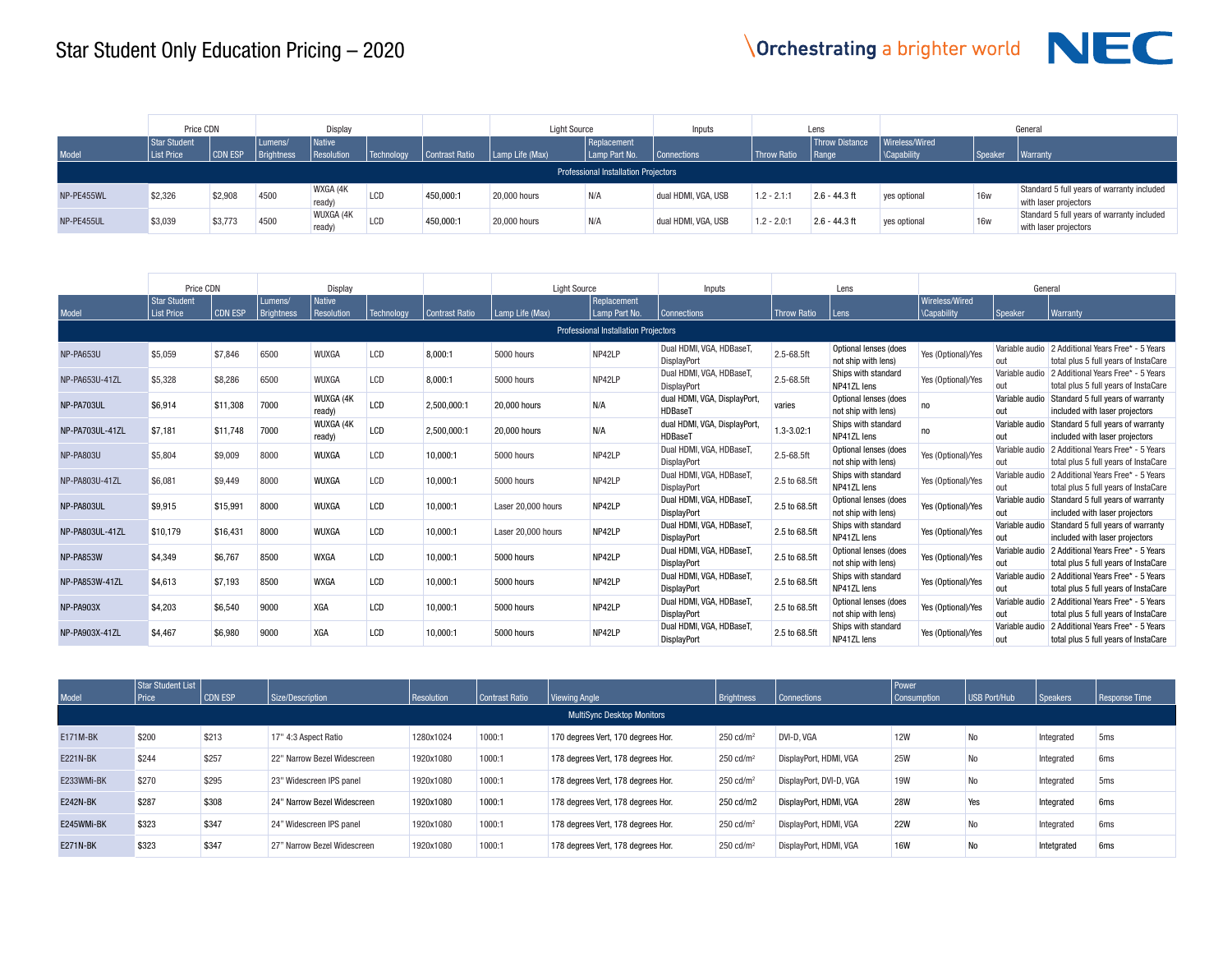| Model             | <b>Star Student</b><br><b>List Price</b> | <b>CDN ESP</b> | Size                          | <b>Resolution</b> | <b>Contrast Ratio</b> | Brightness | OPS-Compatible                      | <b>Speakers</b>    | <b>Connections</b>                        | <b>External Control</b> | Warranty                                | <b>Option Stand</b><br>Part No. |
|-------------------|------------------------------------------|----------------|-------------------------------|-------------------|-----------------------|------------|-------------------------------------|--------------------|-------------------------------------------|-------------------------|-----------------------------------------|---------------------------------|
|                   |                                          |                |                               |                   |                       |            | Large Format Displays               |                    |                                           |                         |                                         |                                 |
| C431              | \$968                                    | \$1.153        | 43"                           | 1920x1080         | 4.000:1               | 400 cd/m2  | only with OPS-DOCK for external use | Integrated 10W x 2 | HDMI, DisplayPort, VGA                    | <b>RS-232, LAN</b>      | 1 Additional Year Free* - 4 Years total | ST-32E                          |
| C501              | \$1.167                                  | \$1,389        | 50"                           | 1920x1080         | 4.000:1               | 400 cd/m2  | only with OPS-DOCK for external use | Integrated 10W x 2 | HDMI. DisplayPort, VGA                    | <b>RS-232, LAN</b>      | 1 Additional Year Free* - 4 Years total | $ST-43E$                        |
| C551              | \$1,753                                  | \$2,085        | 55"                           | 1920x1080         | 4,000:1               | 400 cd/m2  | only with OPS-DOCK for external use | Integrated 10W x 2 | HDMI, DisplayPort, VGA                    | <b>RS-232, LAN</b>      | 1 Additional Year Free* - 4 Years total | <b>ST-50E</b>                   |
| C651Q             | \$3,082                                  | \$3,646        | 65"                           | 3840x2160 4K UHD  | 1.200:1               | 350 cd/m2  | Yes                                 | Integrated 10W x 2 | (3) HDMI, DisplayPort 1.2 (2), USB player | <b>RS-232, LAN</b>      | 1 Additional Year Free* - 4 Years total | ST-801                          |
| C6510-AVT2        | \$3,381                                  | \$4.031        | 65" tuner bundle              | 3840x2160 4K UHD  | 1.200:1               | 350 cd/m2  | Yes                                 | Integrated 10W x 2 | (3) HDMI, DisplayPort 1.2 (2), USB player | <b>RS-232, LAN</b>      | 1 Additional Year Free* - 4 Years total | ST-801                          |
| C751Q             | \$3,822                                  | \$4,610        | 75"                           | 3840x2160 4K UHD  | 1.200:1               | 350 cd/m2  | Yes                                 | Integrated 10W x 2 | (3) HDMI, DisplayPort 1.2 (2), USB player | <b>RS-232, LAN</b>      | 1 Additional Year Free* - 4 Years total | ST-801                          |
| C751Q-AVT2        | \$4,320                                  | \$4,996        | 75"                           | 3840x2160 4K UHD  | 1,200:1               | 350 cd/m2  | Yes                                 | Integrated 10W x 2 | (3) HDMI, DisplayPort 1.2 (2), USB player | <b>RS-232, LAN</b>      | 1 Additional Year Free* - 4 Years total | ST-801                          |
| C861Q             | \$6,646                                  | \$8,016        | 86"                           | 3840x2160 4K UHD  | 1,200:1               | 350 cd/m2  | Yes                                 | Integrated 10W x 2 | (3) HDMI, DisplayPort 1.2 (2), USB player | <b>RS-232, LAN</b>      | 1 Additional Year Free* - 4 Years total | ST-801                          |
| C8610-AVT2        | \$7,416                                  | \$8,402        | 86"                           | 3840x2160 4K UHD  | 1,200:1               | 350 cd/m2  | Yes                                 | Integrated 10W x 2 | (3) HDMI, DisplayPort 1.2 (2), USB player | <b>RS-232, LAN</b>      | 1 Additional Year Free* - 4 Years total | ST-801                          |
| C981Q             | \$10,352                                 | \$12,486       | 98"                           | 3840x2160 4K UHD  | 1,200:1               | 350 cd/m2  | Yes                                 | Integrated 10W x 2 | (3) HDMI, DisplayPort 1.2 (2), USB player | <b>RS-232, LAN</b>      | 1 Additional Year Free* - 4 Years total | ST-801                          |
| C9810-AVT2        | \$11,480                                 | \$12,872       | 98"                           | 3840x2160 4K UHD  | 1.200:1               | 350 cd/m2  | Yes                                 | Integrated 10W x 2 | (3) HDMI, DisplayPort 1.2 (2), USB player | <b>RS-232, LAN</b>      | 1 Additional Year Free* - 4 Years total | ST-801                          |
| $V323-3$          | \$817                                    | \$964          | 32"                           | 1920x1080         | 1,300:1               | 450 cd/m2  | Yes                                 | Integrated 8W x 2  | HDMI, DVI, DisplayPort, VGA               | <b>RS-232</b>           | 1 Additional Year Free* - 4 Years total | ST-322                          |
| V323-3-AVT2       | \$1,072                                  | \$1,276        | 32" tuner bundle              | 1920x1080         | 1,300:1               | 450 cd/m2  | Yes (tuner in OPS slot)             | Integrated 8W x 2  | HDMI, DVI, DisplayPort, VGA               | <b>RS-232</b>           | 1 Additional Year Free* - 4 Years total | ST-322                          |
| V404              | \$1,118                                  | \$1,331        | 40"                           | 1920x1080         | 4,000:1               | 500 cd/m2  | Yes                                 | Integrated 10W x 2 | Dual HDMI, DVI, Dual DisplayPort, VGA     | <b>RS-232, LAN</b>      | 1 Additional Year Free* - 4 Years total | ST-401                          |
| V404-AVT2         | \$1.369                                  | \$1.615        | 40" tuner bundle              | 1920x1080         | 4.000:1               | 500 cd/m2  | Yes (tuner in OPS slot)             | Integrated 10W x 2 | Dual HDMI, DVI, Dual DisplayPort, VGA     | <b>RS-232, LAN</b>      | 1 Additional Year Free* - 4 Years total | ST-401                          |
| V404-PC3          | \$2,430                                  | \$2,629        | 40" PC bundle                 | 1920x1080         | 4,000:1               | 500 cd/m2  | Yes (PC in OPS slot)                | Integrated 10W x 2 | Dual HDMI, DVI, Dual DisplayPort, VGA     | <b>RS-232, LAN</b>      | 1 Additional Year Free* - 4 Years total | ST-401                          |
| <b>V404-RPi</b>   | \$1,315                                  | \$1,389        | 40" Raspberry Pi bundle       | 1920x1080         | 4,000:1               | 500 cd/m2  | Yes                                 | Integrated 10W x 2 | Dual HDMI, DVI, Dual DisplayPort, VGA     | <b>RS-232, LAN</b>      | 1 Additional Year Free* - 4 Years total | ST-401                          |
| V404-T            | \$2,550                                  | \$2,758        | 40" Touch display             | 1920x1080         | 4,000:1               | 500 cd/m2  | Yes                                 | Integrated 10W x 2 | Dual HDMI, DVI, Dual DisplayPort, VGA     | <b>RS-232, LAN</b>      | 1 Additional Year Free* - 4 Years total | ST-401                          |
| V404-T-RPi        | \$2,728                                  | \$2.952        | 40" Touch Raspberry Pi bundle | 1920x1080         | 4,000:1               | 500 cd/m2  | Yes                                 | Integrated 10W x 2 | Dual HDMI, DVI, Dual DisplayPort, VGA     | <b>RS-232, LAN</b>      | 1 Additional Year Free* - 4 Years total | ST-401                          |
| V484              | \$1,454                                  | \$1,730        | 48"                           | 1920x1080         | 4,000:1               | 500 cd/m2  | Yes                                 | Integrated 10W x 2 | Dual HDMI, DVI, Dual DisplayPort, VGA     | <b>RS-232, LAN</b>      | 1 Additional Year Free* - 4 Years total | ST-401                          |
| V484-AVT2         | \$1,700                                  | \$2,014        | 48" tuner bundle              | 1920x1080         | 4,000:1               | 500 cd/m2  | Yes (tuner in OPS slot)             | Integrated 10W x 2 | Dual HDMI, DVI, Dual DisplayPort, VGA     | <b>RS-232, LAN</b>      | 1 Additional Year Free* - 4 Years total | ST-401                          |
| V484-PC3          | \$2,766                                  | \$2,992        | 48" PC bundle                 | 1920x1080         | 4,000:1               | 500 cd/m2  | Yes (PC in OPS slot)                | Integrated 10W x 2 | Dual HDMI, DVI, Dual DisplayPort, VGA     | <b>RS-232, LAN</b>      | 1 Additional Year Free* - 4 Years total | ST-401                          |
| <b>V484-RPi</b>   | \$1,650                                  | \$1.752        | 48" Raspberry Pi bundle       | 1920x1080         | 4,000:1               | 500 cd/m2  | Yes                                 | Integrated 10W x 2 | Dual HDMI, DVI, Dual DisplayPort, VGA     | <b>RS-232, LAN</b>      | 1 Additional Year Free* - 4 Years total | ST-401                          |
| V484-T            | \$2,886                                  | \$3,121        | 48" Touch display             | 1920x1080         | 4.000:1               | 500 cd/m2  | Yes                                 | Integrated 10W x 2 | Dual HDMI, DVI, Dual DisplayPort, VGA     | <b>RS-232, LAN</b>      | 1 Additional Year Free* - 4 Years total | ST-401                          |
| <b>V484-T-RPi</b> | \$3,064                                  | \$3,314        | 48" Touch Raspberry Pi bundle | 1920x1080         | 4,000:1               | 500 cd/m2  | Yes                                 | Integrated 10W x 2 | Dual HDMI, DVI, Dual DisplayPort, VGA     | <b>RS-232, LAN</b>      | 1 Additional Year Free* - 4 Years total | ST-401                          |
| V554              | \$2,027                                  | \$2,411        | 55"                           | 1920x1080         | 1,200:1               | 500 cd/m2  | Yes                                 | Integrated 10W x 2 | Dual HDMI, DVI, Dual DisplayPort, VGA     | <b>RS-232, LAN</b>      | 1 Additional Year Free* - 4 Years total | ST-401                          |
| V554-AVT2         | \$2,268                                  | \$2,695        | 55" tuner bundle              | 1920x1080         | 1,200:1               | 500 cd/m2  | Yes                                 | Integrated 10W x 2 | Dual HDMI, DVI, Dual DisplayPort, VGA     | <b>RS-232, LAN</b>      | 1 Additional Year Free* - 4 Years total | ST-401                          |
| V554-PC3          | \$3,340                                  | \$3,611        | 55" PC bundle                 | 1920x1080         | 1,200:1               | 500 cd/m2  | Yes                                 | Integrated 10W x 2 | Dual HDMI, DVI, Dual DisplayPort, VGA     | <b>RS-232, LAN</b>      | 1 Additional Year Free* - 4 Years total | ST-401                          |
| <b>V554-RPi</b>   | \$2,224                                  | \$2,371        | 55" Raspberry Pi bundle       | 1920x1080         | 1,200:1               | 500 cd/m2  | Yes                                 | Integrated 10W x 2 | Dual HDMI, DVI, Dual DisplayPort, VGA     | <b>RS-232, LAN</b>      | 1 Additional Year Free* - 4 Years total | ST-401                          |
| V554-T            | \$3,460                                  | \$3,740        | 55" Touch display             | 1920x1080         | 1,200:1               | 500 cd/m2  | Yes                                 | Integrated 10W x 2 | Dual HDMI, DVI, Dual DisplayPort, VGA     | <b>RS-232, LAN</b>      | 1 Additional Year Free* - 4 Years total | ST-401                          |
| <b>V554-T-RPi</b> | \$3,658                                  | \$3,933        | 55" Touch Raspberry Pi bundle | 1920x1080         | 1200:1                | 500 cd/m2  | Yes                                 | integrated 10w x2  | Dual HDMI, DVI, Dual DisplayPort, VGA     | <b>RS-232, LAN</b>      | 1 Additional Year Free* - 4 Years Total | ST-401                          |